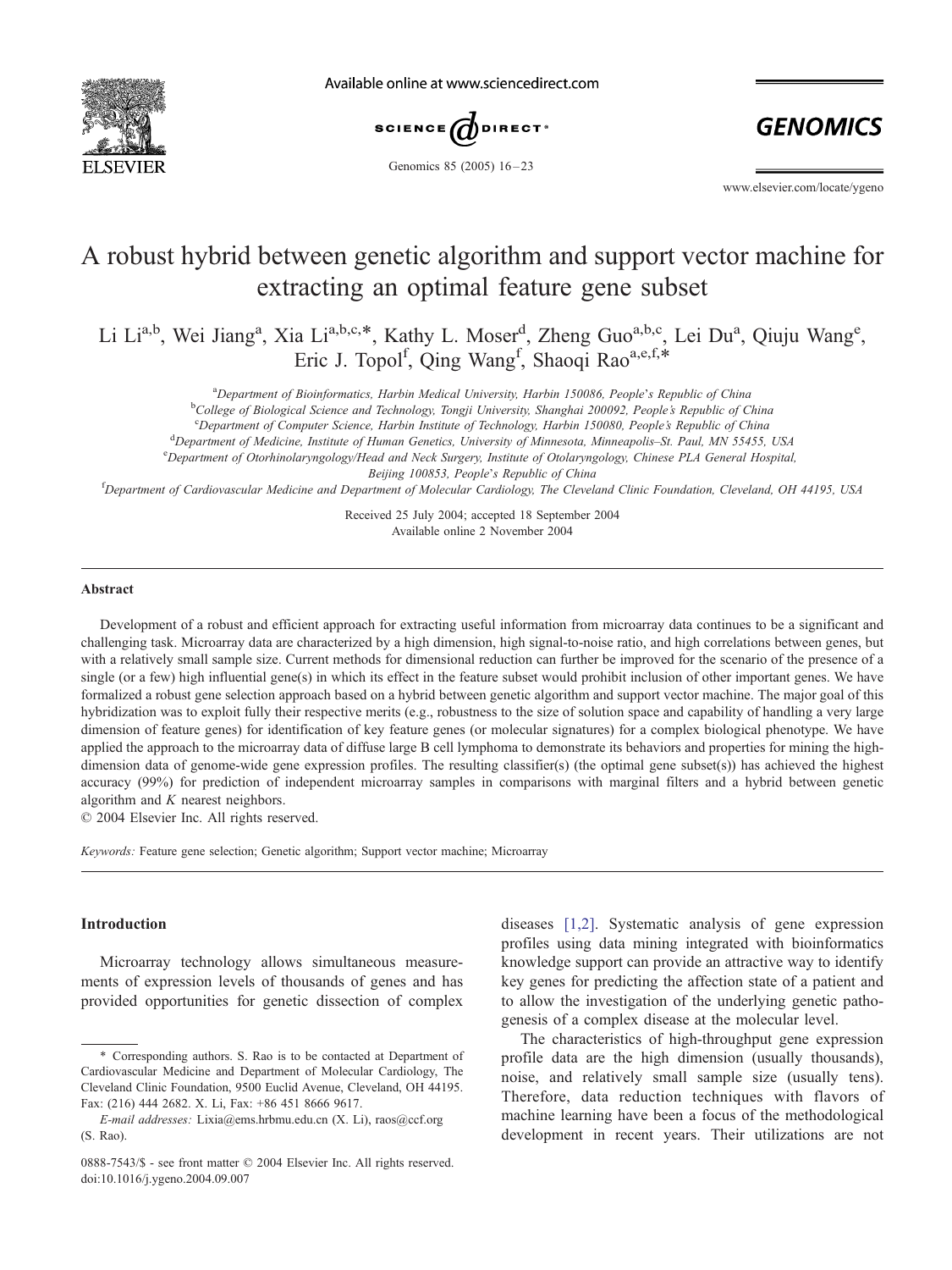simply to reduce the dimension of feature genes and to avoid the curse of dimension. More importantly, their applications can improve the performance of the resulting classifiers and exclude the interference of a large number of irrelevant genes by hunting for the feature genes relevant to a complex biological phenomenon like a disease.

Methods for data reduction, or specifically for feature gene selection in the context of microarray data analysis, can be classified into three major groups: marginal filters, wrappers, and embedded approaches [\[3,4\].](#page-6-0) Filtering approaches such as t test and nonparametric scoring  $[5,6]$ select a feature based on its marginal contribution without accounting for its interactions with other features. The selection process is separated from the classification process because a classifier is not built. Another group of methods for feature gene selection are wrappers and a hybrid of filtering and wrapping [\[3,7\].](#page-6-0) In a wrapping approach, the algorithm for feature gene subset selection exists as a wrapper around an induction algorithm. It conducts a search for a good subset using the induction algorithm itself as part of the function evaluating feature subsets. The induction algorithm is run on microarray data, usually partitioned into internal learning and external test sets. The feature subset with the highest evaluation is chosen as the final set on which to build a classifier. Because the feature subset selection by a wrapper is able to couple tightly with the decision mechanism of a classifier, maximal classification accuracy on a separate test set can be attained. It can be argued that the intrinsic capacity of several supervised classifiers to discard (and not include in the final model) a subset of the features (e.g., decision trees, IF-THEN decision rules) could be a third method to perform feature subset selection, known as "embedded" [\[8\].](#page-6-0) Nevertheless, wrappers and embedded algorithms are often not clearly distinguished, although feature searching strategies are only slightly different.

A procedure for feature gene selection can be divided into two distinct steps: the search step and the evaluation step. Although an exhaustive search over the entire feature gene space and branch-and-bound algorithm [\[3,9\]](#page-6-0) can lead to an optimal solution, the two approaches have rarely been used in analysis of high-dimension microarray data because of computational costs. Thus, heuristic search methods such as greedy climbing hill [\[10\],](#page-6-0) the best first method, and genetic algorithm (GA) [\[11–13\]](#page-6-0) have received increased attention for dimension reduction. The first two methods search for an optimum by changing the local search space, though the best first method allows backtracking along the search path. Thus, they fail to capture many important feature subsets. In either approach, once a feature is taken in (or removed out), it will never be considered again. Genetic algorithm is an adaptive search engine that emulates the natural selection process in genetics [\[14\].](#page-6-0) It employs a population of competing solutions-evolved over time by crossover and mutation and selection-to converge to an optimal solution. The solution space is efficiently searched

in parallel and a set of solutions instead of a single solution is computed to avoid becoming trapped in a local optimum that can occur with other search techniques. In addition, its robustness to size of search space and the underlying multivariate distribution assumptions has made it a promising method for feature gene selection over a high-dimension space. Nevertheless, genetic algorithm itself is merely a searching algorithm. To apply this algorithm to microarray data analysis, several issues need to be resolved. First, a suitable fitness function has to be defined to map the biological reality [\[15\].](#page-7-0) Second, the number of genes contained in the optimal feature gene subsets can be large at early generations. The coupled classifier evaluating fitness of a candidate gene subset must have the capacity for handling data of a very high-dimension feature gene space but of a limited sample space. There are many potential choices for a classifier, but the majority can deal with only a limited dimension of features. Support vector machine (SVM) [\[16–19\],](#page-7-0) which resulted from recent advances in statistical learning theory and machine learning, is an exception. Its unique advantages for treating this particular data structure, for avoiding overfitting and dimensional curse, and for nonlinear modeling have made it a popular tool in pattern recognition.

In this study, we propose a hybrid between genetic algorithm and support vector machine (termed GA-SVM) that can fully utilize the unique merits of the two data mining tools. Genetic algorithm is used as the search engine, while support vector machine is used as the classifier (the evaluator). We apply the proposed approach to the microarray data of diffuse large B cell lymphoma. This application has demonstrated its high potential as a powerful tool for mining high-dimension data such as genome-wide gene expression profiles.

## **Method**

First, we randomly generate the fixed-length binary strings for N individuals to build up the initial population. Each string represents a feature subset (coding of the feature subset) and the values at each position in the string are coded as either presence or absence of a particular feature. Then, we calculate the fitness (i.e., how well a feature subset survives over the specified evaluation criteria) for each feature subset. We adopt classification accuracy as the fitness index (eval) that is evaluated using a linear SVM. Better feature subsets have a greater chance of being selected to form a new subset through a crossover or mutation. Mutation changes some of the values (thus adding or deleting features) in a subset randomly. Crossover combines different features from a pair of subsets into a new subset. The algorithm is an iterative process in which each successive generation is produced by applying genetic operators to the members of the current generation. In this manner, good subsets are "evolved" over time until the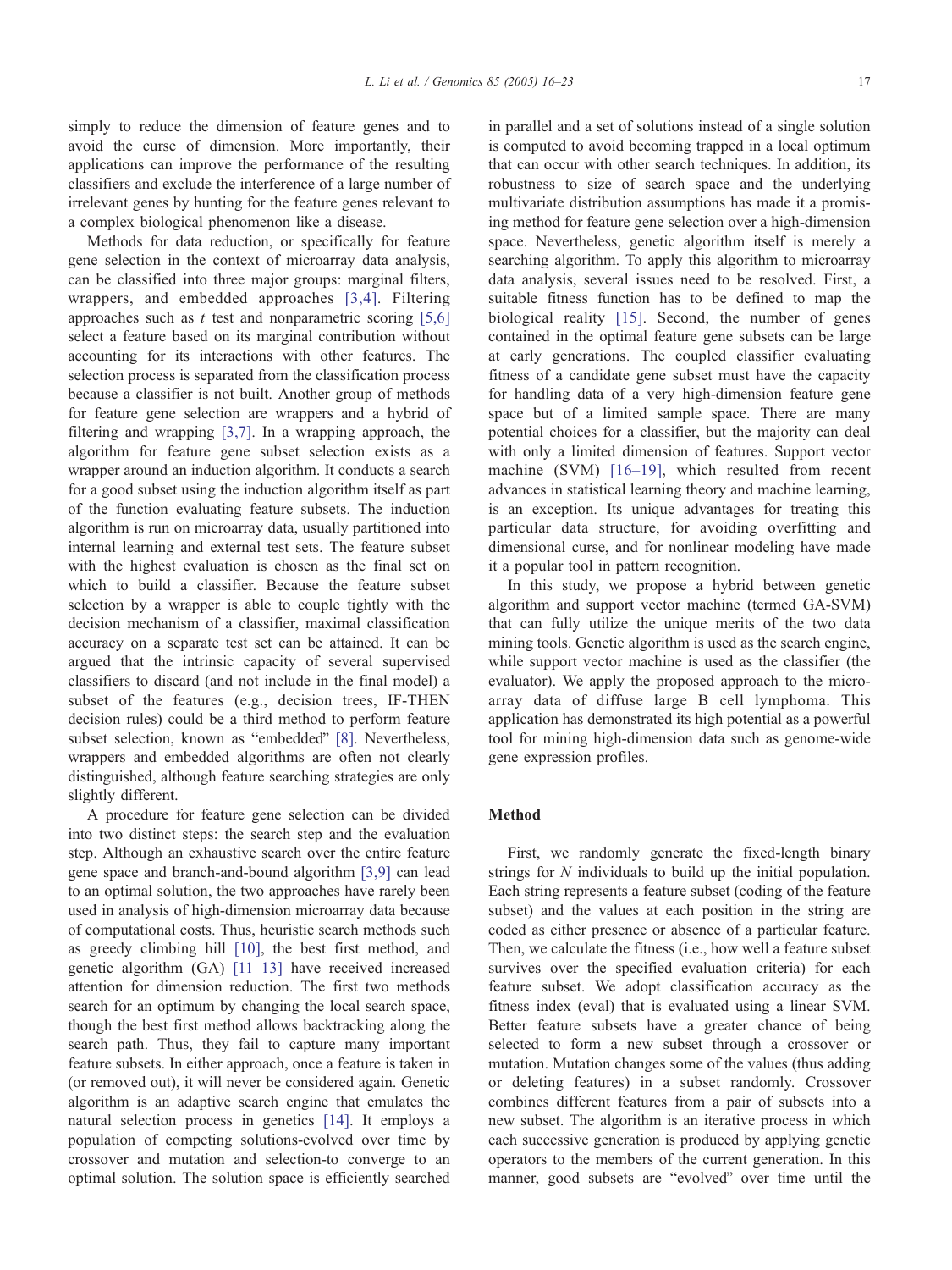

Fig. 1. GA-SVM algorithm. M, D, G, and eval denote gene expression profile matrix, population, gene subset, and evaluation index, respectively.

stopping criteria are met. Thus, coding feature subset, population initialization, fitness computation, genetic operation, and control parameter assignment (population size, the maximal number of generations, and the selection probability) are the major elements of the GA-SVM method. Fig. 1 shows the flow chart of the method, which is realized on a Matlab platform. The corresponding Matlab source codes are available for download, from the Web site [http://]( http:\\www.biocc.net\ga%1Esvm ) www.biocc.net/ga\_svm. The detailed computational procedures are given in Fig. 1 and as follows.

(1)  $M_0 \leftarrow$  Read gene expression profile matrix from database;  $n_0$  is the number of genes in  $M_0$ .

(2)  $D_0 \leftarrow$  Generate N individuals (the initial population) randomly. Each individual has an  $n$ -length vector of bits of either 1 or 0. The frequencies of the two codes are set to be equal to halve the number of feature genes successively for each generation.

(3) For each individual *j* in  $D_0$ , determine:

 $G_i \leftarrow$  a gene subset corresponding to individual *j*. If bit *i* equals 1, include  $g_i$  in the subset.

 $M_i \leftarrow$  gene expression profile submatrix.

 $eval_i \leftarrow eval(M_i)$  and selection probability,

$$
p_j = (eval_j) / \sum_{j=1}^N eval_j.
$$

(4)  $D_l^r \leftarrow$  Retain  $N/2$  individuals with the highest evaluations.

(5)  $D_l^s$   $\leftarrow$  Select individuals randomly based on their selection probabilities, apply a single crossover or multiple single-point mutations to produce new N/2 individuals. In detail, we select at random two individuals from the population  $D_0$  and then perform a single crossover four times to generate eight individuals. Based on their evaluations, we select two individuals with the highest fitness to be the members in  $D_l^s$ . Mutation is performed separately as follows. An individual in  $D_0$  is randomly selected to be the subject for mutagenesis, with a point mutation rate of 0.2 at each locus. For each batch of four mutated individuals, one individual with the best fitness is selected to be a member in  $D_l^s$ .

$$
(6) D_l \leftarrow D_l^r \cup D_l^s
$$
  

$$
(7) D_0 \leftarrow D_l.
$$

.

(8) End  $\leftarrow$  Output the optimal individual(s) based on the evaluation with eval<sub>i</sub> = eval( $M_i$ ). For each  $M_i$ , we classify the microarray samples with genes contained in individual  $j$ using a SVM. The classifier [\[16\]](#page-7-0) is

$$
\hat{y} = f(x) = \operatorname{sgn}\left\{\sum_{i=1}^{L} a_i y_i K(x_i \cdot x) - b\right\},\,
$$

where x is a test sample vector and  $x_i$  is the learning sample vector. L is the number of learning samples.  $y_i$  is a class indicator (for a two-class application, +1 for the first class;  $-1$  for the second class),  $a_i$  is a nonnegative Lagrange multiplier associated with  $x_i$  and  $a_i \neq 0$  for support vectors. sgn{ } is the sign function and  $K(x_i \cdot x)$  is the kernel function (for linear kernel,  $K(x_i \cdot x) = x_i \cdot x$ , i.e., their inner product). Then, the accuracy of classification,

$$
acc = \left(\sum_{t=1}^{T} I(y_t, \hat{y}_t)\right) / T,
$$

where T is the number of test samples and

$$
I(y_t, \hat{y}_t) = \begin{cases} 1 & \text{if } y_t = \hat{y}_t \\ 0 & \text{otherwise} \end{cases}.
$$

In this study, a fivefold cross-validation (CV) resampling approach is used to construct the learning and test sets. First,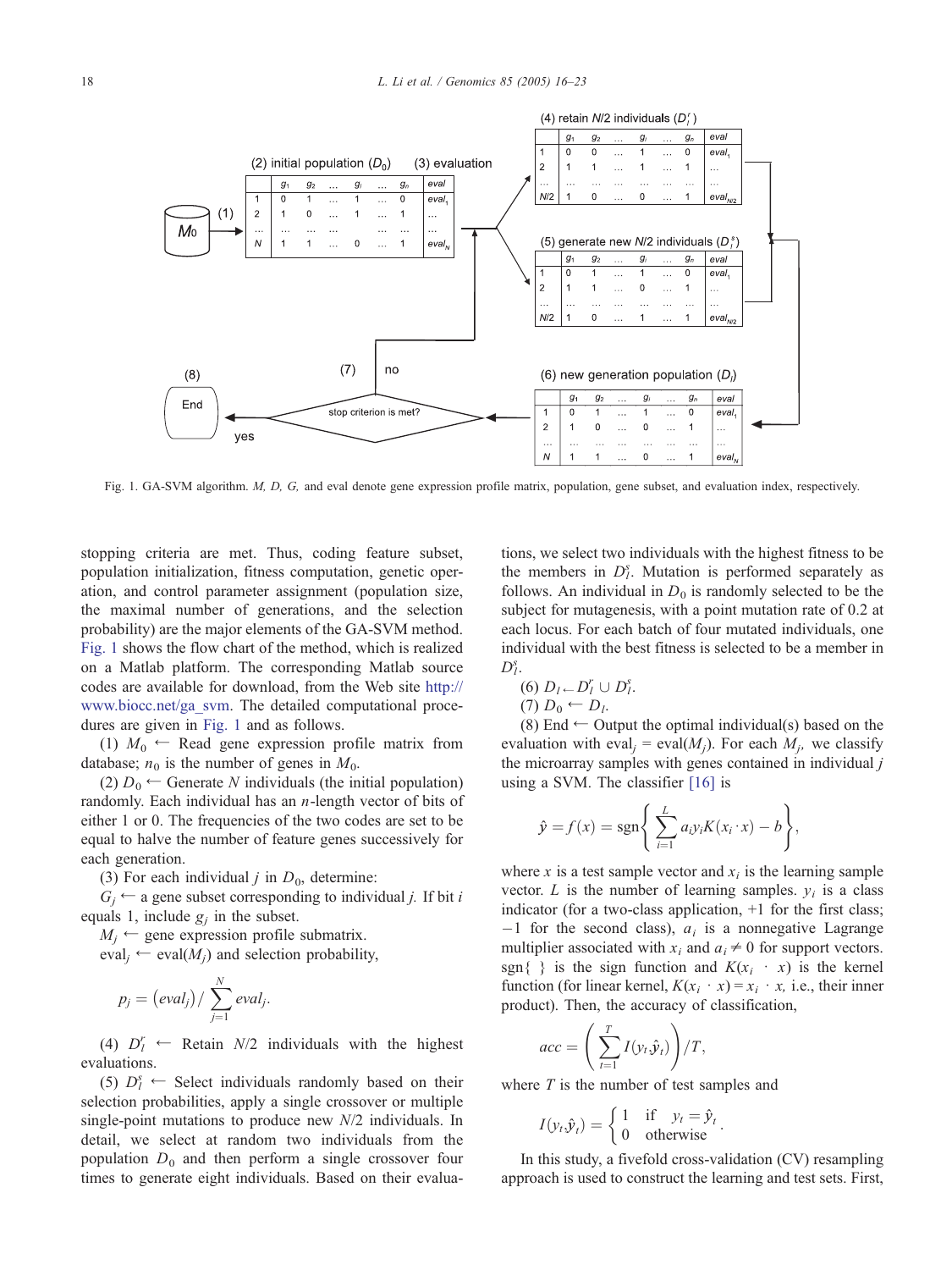the two-class samples are randomly divided into five nonoverlapping subsets of roughly equal size, respectively. A random combination of the subsets for the two classes constitutes a test set and the total remaining subsets are used as the learning set. The fivefold CV resampling produces 25 pairs of learning and test sets. Individual  $j$  is evaluated by the averaged value over the 25 pairs, i.e.,

$$
eval_j = \left(\sum_{k=1}^{25} acc_k\right)/25,
$$

where k is the replicate number and  $acc<sub>k</sub>$  is the classification accuracy for the kth replicate.

In the GA-SVM algorithm, the optimization of the feature gene subset(s) is realized via survival competitions. For each generation, we retain 50% of the high-valued individuals that will enter the next generation directly without mutations and crossovers to keep these optimal solutions unchanged. To avoid the loss of the putative important feature genes, we initially include about half of the genes in each individual so that the number of genes contained in the optimal feature gene subsets can be very large at the early generations. Then, we adopt a stepwise data reduction procedure to shrink (or to increase) the dimension of the feature subsets to achieve the minimal size and the highest classification accuracy. Stepwise data reduction is realized by halving the number of feature genes initially at each generation (i.e., coding half of bits with null) and the evolution forces (crossover and mutation). The gene expression matrices from the optimal individuals serve as the data on which a new round of iteration is performed. The data reduction process stops when the drop (or difference) in classification accuracy reaches 0.001.

### Numerical application

Alizaden et al. [\[20\]](#page-7-0) analyzed the gene expressions of malignant lymphoma, specifically the diffuse large B cell lymphoma (DLBCL), follicular lymphoma, and chronic lymphocytic leukemia, using chips with 18,000 gene transcripts. In the present study, we use the gene expression profile dataset consisting of two subtypes of DLBCL, 21

activated B-like DLBCL (AB-like DLBCL) and 21 germinal center B-like DLBCL (GCB-like DLBCL) samples, and 4026 genes marginally filtered by the authors (available at [http://llmpp.nih.gov/lymphoma/data.shtml\)]( http:\\llmpp.nih.gov\lymphoma\data.shtml ). Among the 4026 genes, 6% have missing values and are imputed by the KNN Impute algorithm [\[21\]](#page-7-0) prior to the GA-SVM analysis. The KNN Impute algorithm uses the expression profiles of K nearest neighbors (here  $K = 5$ ) to impute the missing values for the target gene. Therefore,  $M_0$  is a matrix with 42 rows and 4026 columns. The number of individuals (N) of 40 and the maximal generations of 50 are empirically determined, respectively, to allow the solution space to be sufficiently searched and convergence to the best minimal subset attainable with the evolution time. An optimal feature gene subset(s) is sought for classification of the two subtypes of DLBCL.

# The relationship between classification accuracy and the number of support vectors

We start with all 4026 genes and then step down to reduce the dimension of the feature genes successively for 14 iterations. The number of feature genes in the best individual at the successive generations varied as follows: 4026, 1995, 984, 504, 256, 132, 70, 41, 25, 18, 13, 7, 7, and 7 until the number of genes included was no longer changed. It should be noted that the number of feature genes for each individual at each generation is not necessarily the same because of the variation contributed by evolution forces (thus adding or deleting features). Fig. 2 shows the changes in the maximum accuracy (left plot) or number of support vectors (right plot) over the iterations. These values are averaged over 25 replicates generated by the fivefold cross-validation described previously.

As shown in Fig. 2, the classification accuracy increases with the successive reduction in the number of genes contained in the prediction set until reaching the plateau, starting from the valley of 0.9399 (no selection, all the genes included). In contrast, the number of support vectors decreases dramatically with the iterations. It is well known that the optimal hyperplane is supported by support vectors and the final classifier(s) contains only the inner product of test sample vectors and support vectors. The support vectors contain all



Fig. 2. Changes in the maximum accuracy of the SVM classifier (left) and changes in support vectors (right) over iterations.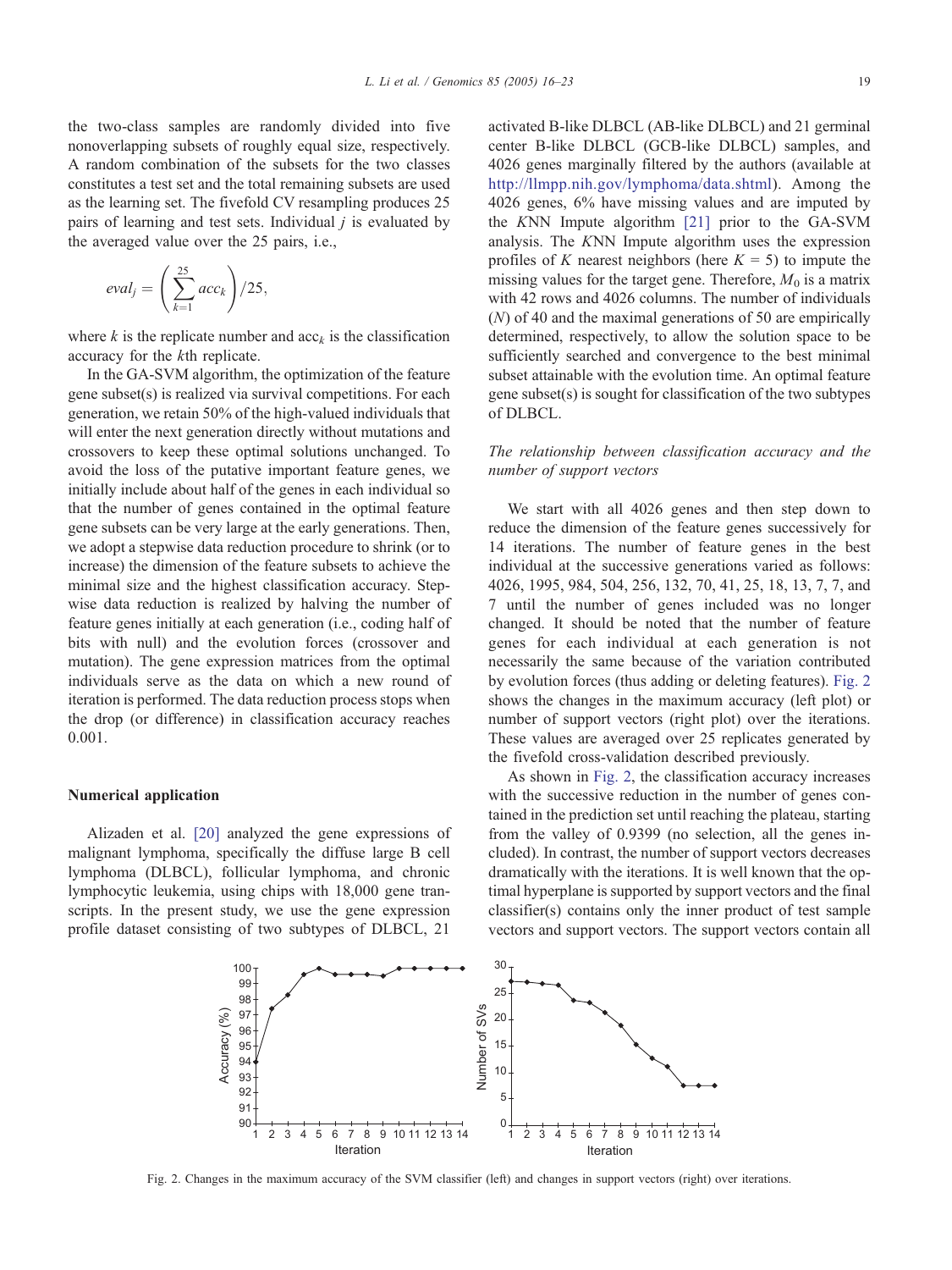the useful information for classification. In other words, classification relies only on the support vectors, which play a pivotal role in sample classification. If a set of learning data can be divided by an optimal hyperplane, the expected upper bound of the error rate for the test data is simply the averaged proportion of support vectors over the sample size for learning data [\[22,23\].](#page-7-0) Thus, an optimal hyperplane with the smallest number of support vectors has a wider adaptability.

# Comparison of GA-SVM with alternative feature selection methods for biological classification

We fix the number of feature genes in the prediction subset as 7. Hence, the subsets constructed by marginally filtering include (1) seven randomly selected genes (as a control), (2) the first seven genes ranked by a  $t$  test, and  $(3)$  seven genes ranked by nonparametric scoring (nonparat). For comparison, we also perform an alternative hybrid between genetic algorithm and K nearest neighbors (GA-KNN,  $K = 5$ ). Surprisingly, GA-KNN has produced an optimal subset of seven genes, also, after 13 generations of evolutions. We estimate the accuracy of the five gene subsets (plus the GA-SVM selected subset: CYSLTR1, MME, D13S2489E, PIK3CG, SHMT2, Hs.348293, Hs.291994) using five classifiers: SVM, Fisher linear discriminant (Fisher) [\[24\],](#page-7-0) logistic regression (Logist), minimal distance (MinDis), and KNN  $(K = 3)$  [\[25–27\].](#page-7-0) The results as shown in Fig. 3 indicate that the subset identified by GA-SVM has significantly higher performance than marginal filters. Interestingly, both GA-SVM and GA-KNN achieve the highest classification accuracy (99 and 95%, respectively) when the same approach is used for both feature selection and prediction.

### Validation via biological evidence

For an optimal feature gene subset, not only is GA-SVM capable of distinguishing disease classes, but also the



Fig. 3. Performance of biological classification for five feature selection methods (GA-SVM, GA-KNN, t test, nonparat, random).

feature gene subset may correspond to a specific genetic path that can distinguish the target phenotypes (in this study, the two subtypes of DLBCL). To look for knowledge support, we carry out Gene Ontology (GO) database mining [\[28\]](#page-7-0) (also see [http://www.geneontology.org\)]( http:\\www.geneontology.org ) using the well-documented gene CCR7 [\[29\]](#page-7-0) as a reference to investigate the relationship between the feature genes selected by us and CCR7. GO annotates a gene with three components: molecular function, biological process, and cellular constitution. CCR7 is a target gene of  $NF-<sub>K</sub>B$ , which is expressed at high levels in AB-like DLBCL and low levels in GCB-like DLBCL [\[29\].](#page-7-0) The role of CCR7 as a biomarker to separate the two subtypes of DLBCL is well established. CCR7 is located on chromosome 17q12 q21.2 and its protein product is a member of the Gprotein-coupled receptor family. This receptor is expressed in many types of lymphoid tissues and activates B and T lymphocytes ([http://genome\\_www5.stanford.edu/cgi\\_bin/]( http:\\genome%1Ewww5.stanford.edu\cgi%1Ebin\source\SourceSearch ) source/SourceSearch).

We annotate the identified feature genes CYSLTR1, MME, D13S2489E, PIK3CG, SHMT2, Hs.348293, and Hs.291994 and the previously documented gene CCR7 to nodes of GO. Six genes have functional annotations (except for Hs.348293 and Hs.291994). [Table 1](#page-5-0) shows the results from the database mining. Feature genes CYSLTR1, PIK3CG, and CCR7 are involved in an identical biological process (GO:0007186, G-protein-coupled receptor protein signaling pathway). CYSKTR1 and CCR7 also play a role in cytosolic calcium ion concentration elevation (GO:0007204). Both D13S2489E and CCR7 are relevant to the antimicrobial humoral response (GO:0006960). CYSLTR1, MME, D13S2489E, and CCR7 are located in the same subcellular location (integral to plasma membrane, see GO:0005887). Thus, these genes may be involved in a common molecular pathway or have a function similar to that of CCR7 [\[30\].](#page-7-0) Surprisingly, Hs.291994, which is currently not annotated in GO, is located on the same chromosome as SHMT2 and D13S2489E. We suspect that they may share some functional relationship. These results support the hypothesis that DLBCL is a result of a disruption of NF- $\kappa$ B activity or the G-protein-coupled receptor signal transduction pathways. There is differential expression of the genes involved in the two pathways between AB-like DLBCL and GCB-like DLBCL. In addition, all the feature genes identified in this investigation were from the germinal center B cell. So it is not surprising that Alizadeh et al. [\[20\]](#page-7-0) could discover two subtypes of DLBCL using the germinal center B cell signatures.

#### **Discussion**

Microarray data analysis warrants special strategies because gene expression datasets have several important characteristics, including relatively few samples with a large dimension of feature gene space and a high signal-to $-$ noise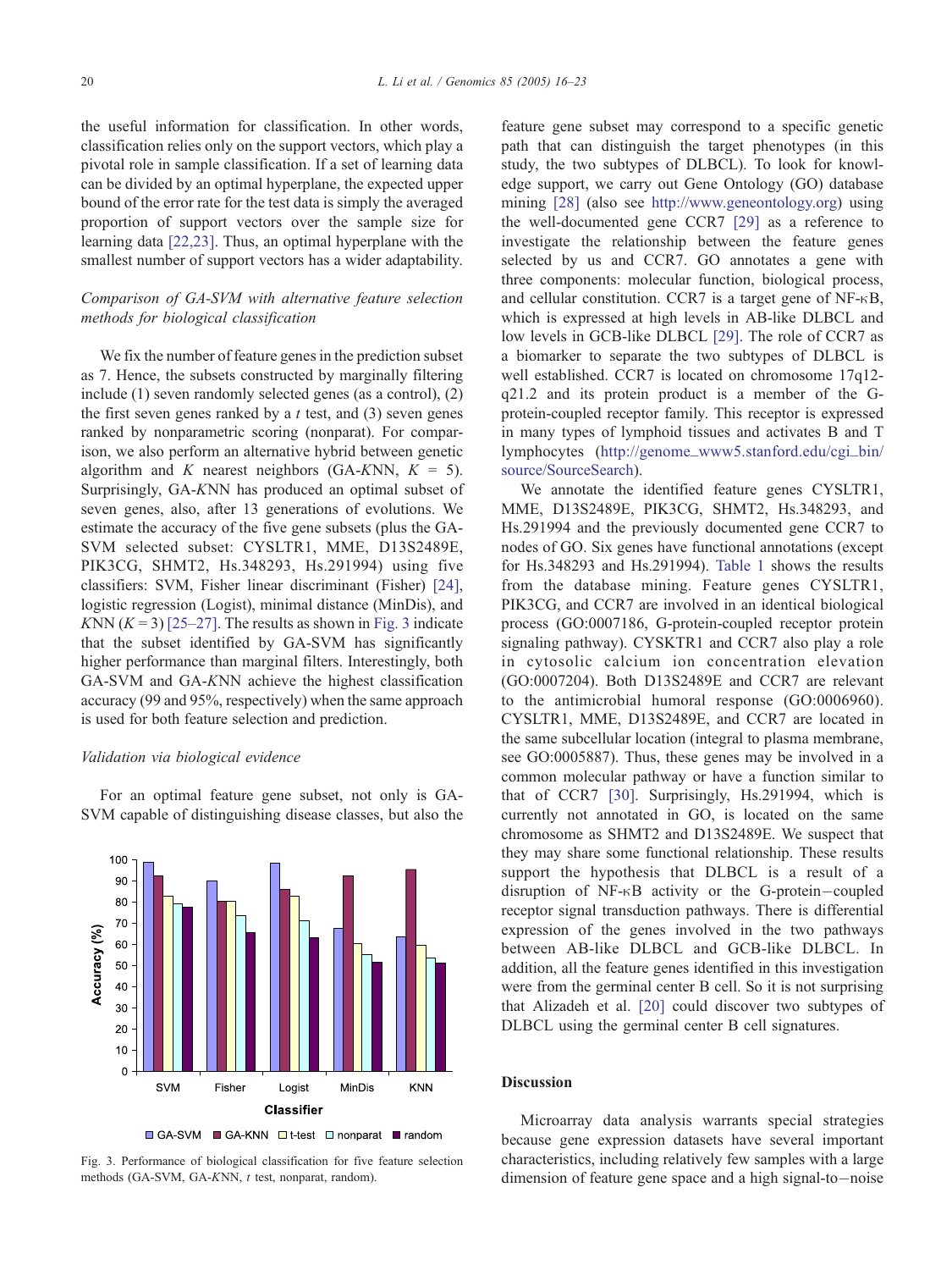<span id="page-5-0"></span>Table 1 Functions of GA-SVM feature genes and CCR7

| Gene name<br>(UniGene ID)       | <b>Biological</b> process                                                                                                                                                                                                                                                    | Cellular component                                                              | Molecular function                                                                                                                                                    |
|---------------------------------|------------------------------------------------------------------------------------------------------------------------------------------------------------------------------------------------------------------------------------------------------------------------------|---------------------------------------------------------------------------------|-----------------------------------------------------------------------------------------------------------------------------------------------------------------------|
| <b>CYSLTR1</b><br>(Hs.124401)   | GO:0007204 Cytosolic<br>calcium ion concentration<br>elevation<br>GO:0007186 G-protein-coupled<br>receptor protein signaling<br>pathway                                                                                                                                      | GO:0005887 Integral<br>to plasma membrane<br>GO:0005624 Membrane<br>fraction    | GO:0004974 Leukotriene<br>receptor activity                                                                                                                           |
| <b>MME</b><br>(Hs.1298)         | GO:0006508 Proteolysis<br>and peptidolysis<br>GO:0007048 Oncogenesis<br>GO:0007267 Cell-cell signal                                                                                                                                                                          | GO:0005887 Integral<br>to plasma membrane                                       | Hydrolase activity<br>GO:0008237<br>Metallopeptidase activity<br>Zinc ion binding                                                                                     |
| D13S2489E<br>(Hs.74085)         | GO:0006960 Antimicrobial<br>humoral response<br>(sensu Invertebrata)<br>GO:7165 Signal transduction                                                                                                                                                                          | GO:0005887 Integral<br>to plasma membrane<br>GO:0016021 Integral<br>to membrane | GO:0004872<br>Receptor activity                                                                                                                                       |
| PIK3CG<br>(Hs.32942)            | GO:0007186 G-protein-coupled<br>receptor protein signaling<br>pathway                                                                                                                                                                                                        | 1-Phosphatidylinositol<br>3-kinase complex                                      | Phosphatidylinositol<br>3-kinase activity<br>GO:0016740 Transferase<br>activity                                                                                       |
| SHMT <sub>2</sub><br>(Hs.75069) | One-carbon compound metabolism<br>GO:0006544 Glycine metabolism<br>GO:0006563 ScSerine metabolism                                                                                                                                                                            | GO:0005739<br>Mitochondrion                                                     | GO:0016740 Transferase<br>activity<br>GO:0004372 Glycine<br>hydroxymethyltransferase<br>activity                                                                      |
| CCR7<br>(Hs.1652)               | GO:0007186 G-protein-coupled<br>receptor protein<br>signaling pathway<br>GO:0006960 Antimicrobial<br>humoral response<br>(sensu Invertebrata)<br>GO:0007204 Cytosolic calcium<br>ion concentration elevation<br>GO:0006954 Inflammatory<br>response<br>GO:0006935 Chemotaxis | GO:0005887 Integral<br>to plasma membrane                                       | GO:0016493 C-C chemokine<br>receptor activity<br>GO:0019735 Antimicrobial<br>humoral response<br>(sensu Vertebrata)<br>GO:0001584 Rhodopsin-like<br>receptor activity |

ratio. Therefore, attempts to analyze the entire microarray data without dimensional reduction may not be appropriate. Microarrays provide massive parallel information and analysis of the data is a nondeterministic polynomial hard problem [\[31\].](#page-7-0) A promising direction of research for analysis of microarray data is to perform a gene selection procedure for shrinking the feature gene space and achieving a high generalization performance for biological classification and subtype discovery. Current methods for the feature gene selection can be divided into three groups: marginal filtering, sequential selection, and strictly multivariate modeling. Marginal filtering [\[5,7\]](#page-6-0) has computational advantages of speed and simplicity, but it cannot utilize the information hidden in gene interactions. Theoretically, distribution-based multivariate modeling is the most powerful and can take into account the multivariate correlation structures of the high-dimension gene expression profiles

simultaneously. Nevertheless, its computational complexities confine its application to a very limited dimension. Sequential selection approaches lie in between the above two methods and enjoy extensive application for feature selection, particularly in machine learning and pattern recognition. Recently, hidden Markov models have been increasingly applied to analysis of temporal gene expression data such as for yeast cell cycling [\[32,33\]](#page-7-0) and can be considered as the fourth group of methods for feature gene selection (and feature gene networking) because additional time serial correlations within and between feature genes have to be taken into account properly.

Many important biological processes (e.g., cellular differentiation during development, aging, disease etiology) are most likely controlled by underlying complex gene-gene interactions and heterogeneous molecular pathways. However, in our own experiences and that of others [\[34,35\],](#page-7-0) a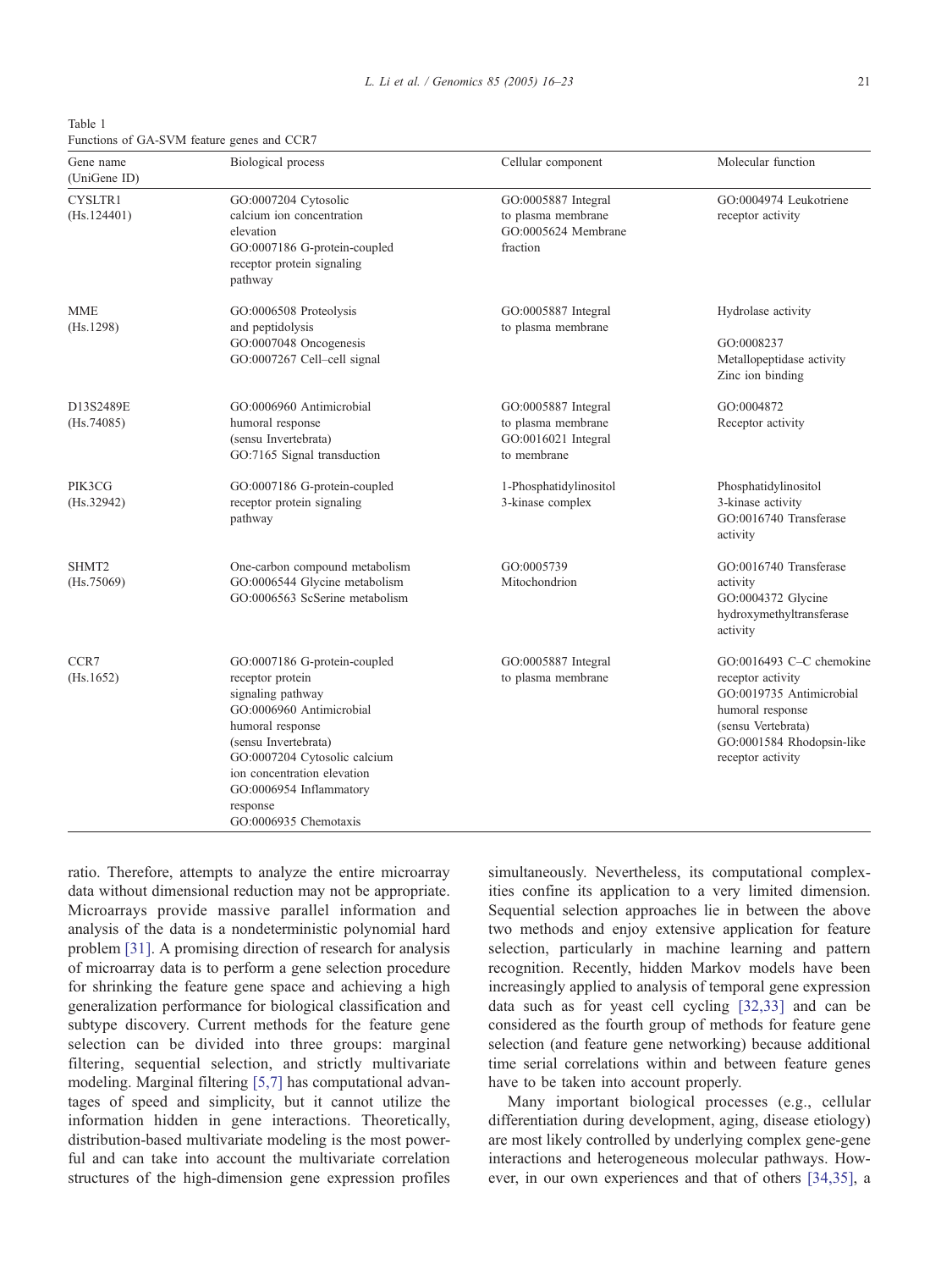<span id="page-6-0"></span>very good distinction between classes can be achieved by a single influential gene so that the classification error rate is difficult to reduce further by including other important genes. This is the well-known "local optimum" problem that occurs in most search techniques that are sequential in nature. This is one of the reasons the more robust method that couples genetic algorithm and support vector machine is proposed here. Although several authors have explored this analysis strategy and derivatives for biological applications [\[15,26,36\],](#page-7-0) we are the first to formalize explicitly its biological applications systematically, including a robust fitness evaluation criterion and a stepwise feature subset dimensional reduction technique to achieve the minimal size and the highest classification accuracy simultaneously. We have verified that five genes in the optimal subset of seven genes are significantly differentially expressed between two subtypes of DLBCL. On the other hand, this study suggests that marginal differential expression is not a necessary condition for a gene to be included in the best prediction subset and their interactions with other genes can lead to a better performance for classification [\[35,37\].](#page-7-0)

SVM is used as the fitness evaluator because of its unique advantage in dealing with high solution space at the early generations of feature gene searching. It is generally believed that the optimal hyperplane with the smallest number of support vectors has a wider adaptability and the highest classification performance [\[16\].](#page-7-0) Li et al. [13,26] considered a hybrid between GA and KNN, of which KNN was used as the evaluator. There are several differences between their hybrid and our proposed method. First, it did not perform the genetic operator crossover, which is efficient for generating diverse solutions and increasing the speed to converge on a better solution(s). Second, to minimize the loss of the putative important feature genes, we search for a much wider solution space starting with half the number of the available genes (4026 genes). The optimal and minimal subset was obtained by a stepwise dimensionreduction technique. In contrast, in several studies, the solution space (the length of the "chromosome") was arbitrarily determined prior to learning. Third, for a KNN, a suitable  $K$  value has to be defined.

Current applications of microarrays focus on classification or discovery of biological types, and the basic strategy is to search for a single subset that leads to the best prediction of biological types, for example, tumor versus normal tissues. However, with the simultaneous profiling of most, if not all, of the genes of an organism, more challenging but important biological tasks like hunting for biological relevant genes and thereby building the corresponding gene networks can be performed. In a separate paper, we developed a novel approach to hunting diseaserelevant genes using an ensemble approach with a recursive partition tree as the feature gene search engine [\[37\].](#page-7-0) Alternatively, we may consider the competitor-genetic algorithm-as the search engine. In particular, its parallel searching strategy that avoids becoming trapped in a local

optimum and its robustness to size of searching space and the underlying multivariate assumptions would render it a very promising method for more complex biological tasks as well. Our results show that GA coupled with SVM warrants further consideration of application to a variety of biological investigations using microarray approaches.

## Acknowledgments

This work was supported in part by the National Natural Science Foundation of China (Grants 30170515 and 30370798), the National High Tech Development Project, the Chinese 863 Program (Grants 2003AA2Z2051 and  $2002AA2Z2052$ ), and the  $211$  Project, the Tenth "Five-Year" Plan, Harbin Medical University.

## References

- [1] M. Schena, D. Shalon, R.W. Davis, P.O. Brown, Quantitative monitoring of gene expression patterns with a complementary DNA microarray, Science 270 (1995) 467 – 470.
- [2] U. Alon, et al., Broad patterns of gene expression revealed by clustering analysis of tumor and normal colon tissues probed by oligonucleotide arrays, Proc. Natl. Acad. Sci. USA 96 (1999) 6745 – 6750.
- [3] R. Kohavi, G.H. John, Wrappers for feature subset selection, Artif. Intell. 97 (1997) 273 – 324.
- [4] I. Tsamardinos, C.F. Aliferis, Towards principled feature selection: relevance, filters and wrappers, Ninth International Workshop on Artificial Intelligence and Statistics, Key West, FL, 2003.
- [5] P.J. Park, M. Pagano, M. Bonetti, A nonparametric scoring algorithm for identifying informative genes from microarray data, Pac. Symp. Biocomput. (2001) 52 – 63.
- [6] L. Li, X. Li, Z. Guo, Efficiency of two filters for feature gene selection, Life Sci. Res. 7 (2003) 372 – 396. In Chinese.
- [7] E.P. Xing, M.I. Jordan, R.M. Karp, Feature selection for highdimensional genomic microarray data, Machine Learning: Proceedings of the Eighteenth International Conference, San Francisco, Morgan Kaufmann, San Mateo, CA, 2001.
- [8] A.L. Blum, P. Langley, Selection of relevant features and examples in machine learning, Artif. Intell. 97 (1997) 245 – 271.
- [9] M.J. Brusco, An enhanced branch-and-bound algorithm for a partitioning problem, Br. J. Math. Stat. Psychol. 56 (2003) 83-92.
- [10] R.C. Holte, Combinatorial auctions, knapsack problems, and hillclimbing search, in: E. Stroulia, S. Matwin (Eds.), Proceedings of the 14th Biennial Conference of the Canadian Society on Computational Studies of Intelligence: Advances in Artificial Intelligence, Springer, Ottawa, ON, 2001, pp. 57-66.
- [11] C.R. Houck, J.A. Joines, M.G. Kay, J.R. Wilson, Empirical investigation of the benefits of partial Lamarckianism, Evol. Comput. 5  $(1997)$  31 – 60.
- [12] F.M. Stefanini, A. Camussi, The reduction of large molecular profiles to informative components using a genetic algorithm, Bioinformatics 16 (2000) 923 – 931.
- [13] L. Li, T.A. Darden, C.R. Weinberg, A.J. Levine, L.G. Pedersen, Gene assessment and sample classification for gene expression data using a genetic algorithm/k-nearest neighbor method, Comb. Chem. High Throughput Screen. 4 (2001) 727 – 739.
- [14] M. Hall, Correlation-Based Feature Selection for Machine Learning, Department of Computer Science, University of Waikato, Hamilton, New Zealand, 1998.